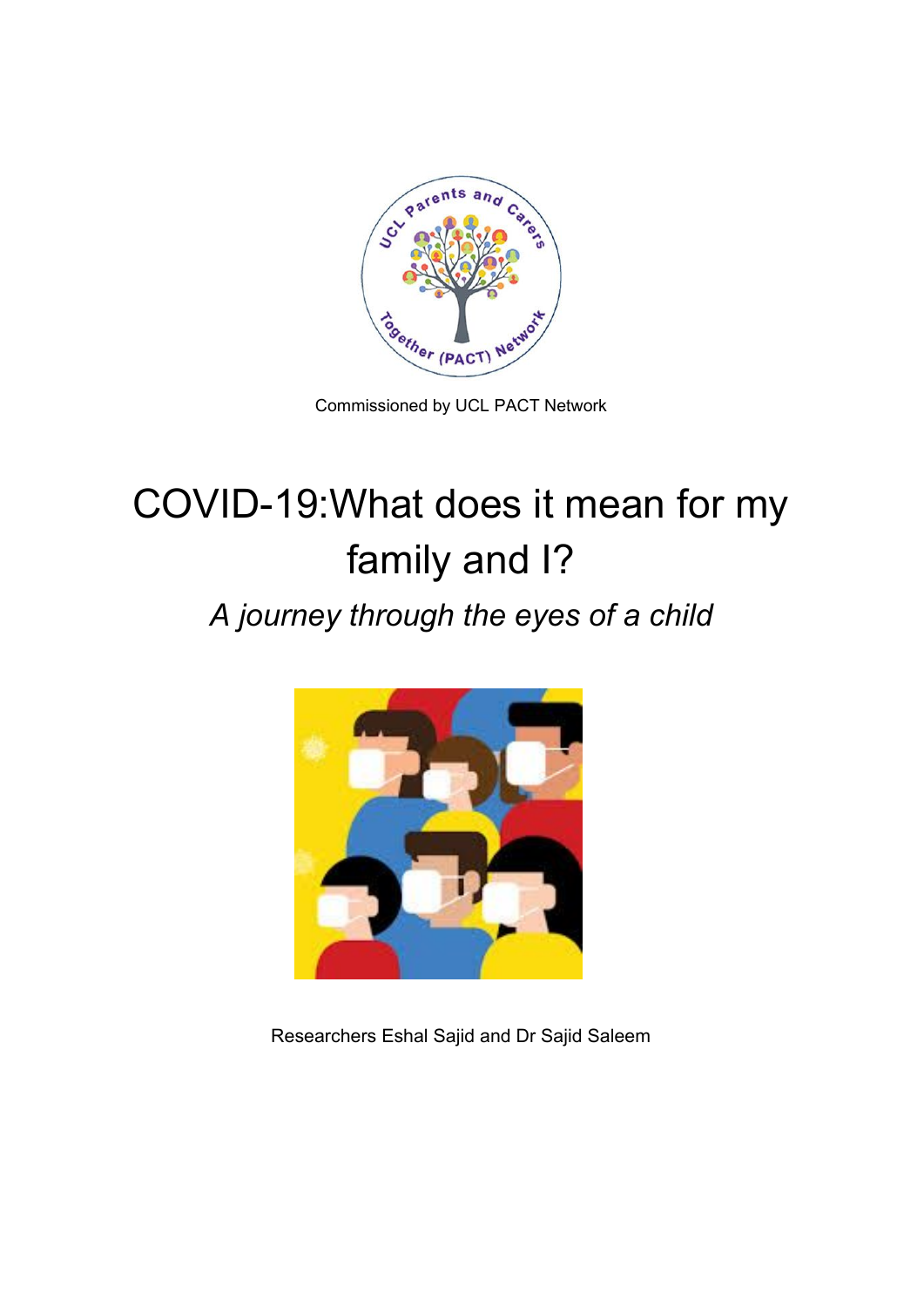# <span id="page-1-0"></span>Table of contents

| <b>Table of contents</b>        | $\boldsymbol{2}$ |
|---------------------------------|------------------|
| <b>Abstract</b>                 | 3                |
| <b>Acknowledgements</b>         | $\mathbf{3}$     |
| <b>Researchers' information</b> | $\mathbf{3}$     |
| <b>Introduction</b>             | 4                |
| <b>Research design</b>          | 4                |
| Research questions:             | 4                |
| <b>Data collection</b>          | 4                |
| <b>Data Analysis</b>            | 6                |
| Focus group participants        | 6                |
| Survey questions (Parents)      | 6                |
| Survey questions (Children)     | 6                |
| Themes arising:                 | $\overline{7}$   |
| <b>Screens</b>                  | $\overline{7}$   |
| False news                      | $\overline{7}$   |
| Bonding time                    | $\overline{7}$   |
| Exercise                        | 8                |
| Productivity vs procrastination | 8                |
| <b>Mental health</b>            | 8                |
| Key Findings about young people | 9                |
| Key findings about parents      | 9                |
| <b>Recommendations</b>          | 10               |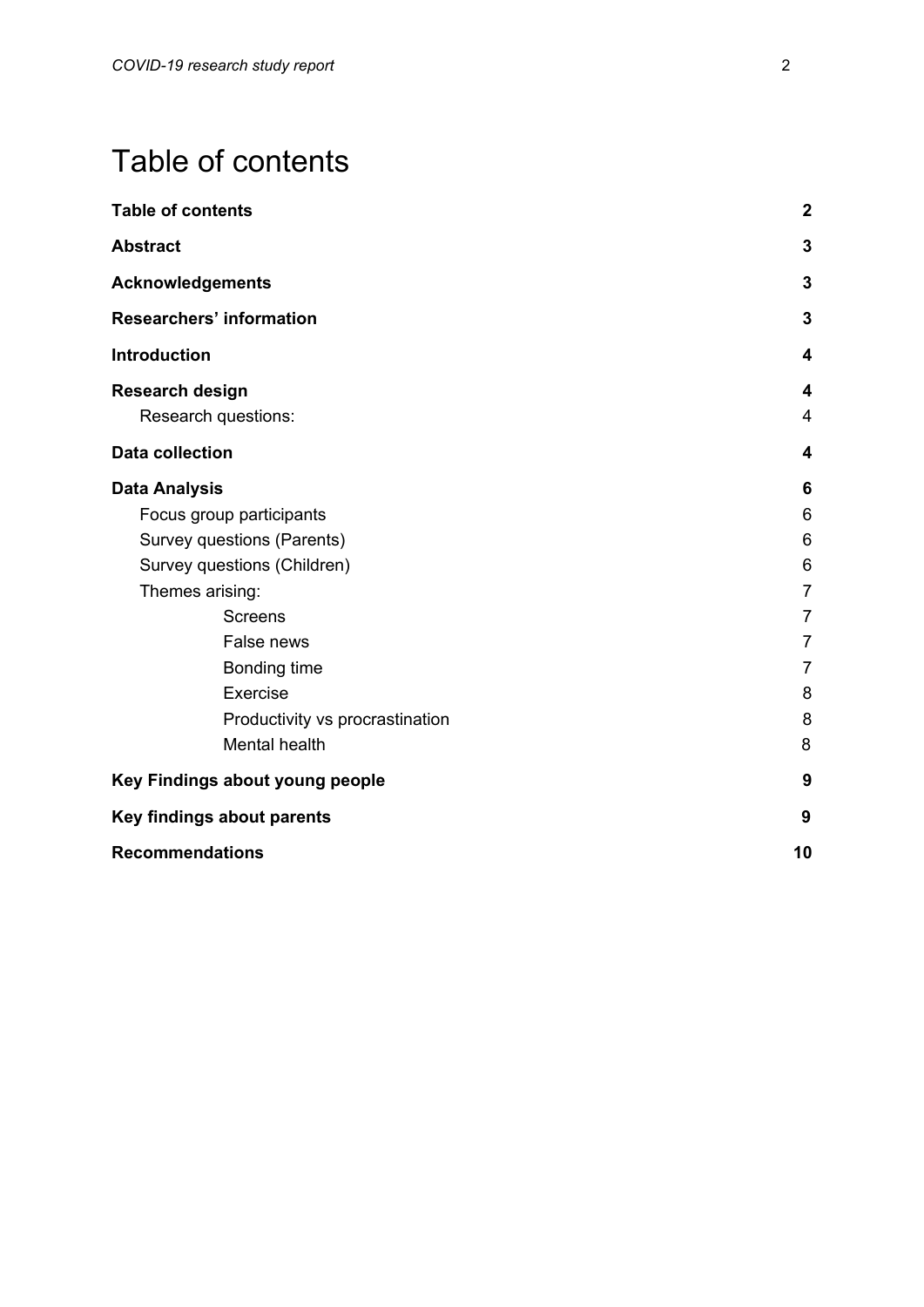### <span id="page-2-0"></span>Abstract

This study is commissioned by the UCL PACT [network,](https://www.ucl.ac.uk/equality-diversity-inclusion/committees-and-social-networks/parents-and-carers-together) a network made to support parents and carers at UCL. It explores the experiences of young people and their families through the global pandemic of COVID-19. Researches designed and used surveys and focus groups to collect data. The main findings were that young people need a routine in order for them to get work done and keep a sense of normality. They also stated their screen usage had increased a lot, and they needed their parents to help them monitor that. They were worried about the false news their parents kept reading and believing, and they thought bonding time with parents through fun activities was more important than ever now. They enjoyed doing exercise in the house as compared to going out for walks, and they thought it was necessary for parents to check in on them every once in a while in order to keep them focused.

<span id="page-2-1"></span>Key search terms: COVID-19, young people, parents, pandemic

### Acknowledgements

I would like to thank my co-researcher Dr Sajid Saleem for helping me develop the research and guiding me along the way. I would also like to thank Madiha Sajid for her help in writing a report and guiding me while I learned how to do my first ever research study. Dr Jennifer McGowan from UCL gave us invaluable advice, and she helped us to come up with the questions for the focus group. Last but not least, I'd like to thank all parents and children who participated in the survey and took part in the focus groups.

### <span id="page-2-2"></span>Researchers' information

Miss Eshal Sajid is a 15 year old student at Upton Court Grammar School and the lead researcher on this study. She aspires to be a clinical psychologist and in her spare time enjoys playing the guitar, watching Netflix and cooking/baking.

Dr Sajid Saleem is the co-researcher on this study. He enjoys running, shooting and studying. He also took on the role of a moderator during the focus groups discussion for safeguarding purposes.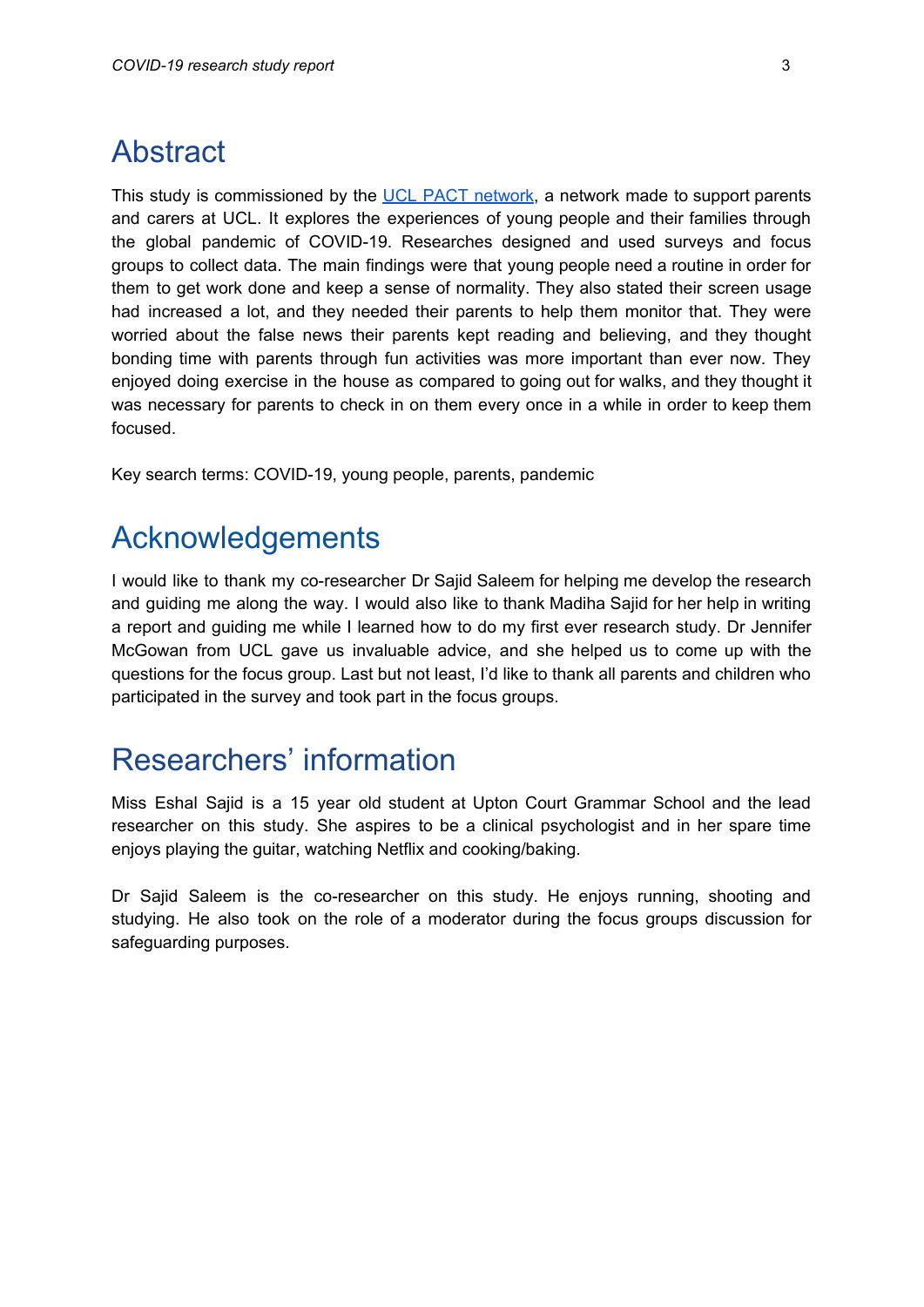# <span id="page-3-0"></span>**Introduction**

COVID-19 has completely changed the way the world lives. Our lives are at a halt - schools and offices are closed, and everyone is stuck at home apart from key workers. Young people are also severely affected - they cannot go to school, see their friends and their exams have been cancelled. As you can imagine, they are under tremendous stress, which can be hard for adults to recognise sometimes. Adults might not know how to help their children during these times.

*The purpose of this study is exactly that - to figure out what children and young people want from their parents during these tough times.*

### <span id="page-3-1"></span>Research design

This is a qualitative study with surveys and focus groups as the main method of data collection. Surveys were designed after several hours of brainstorming. We used Google Forms as the main platform to collect data. They were sent out in order to collect information from a large group of people. The surveys were designed with the following research questions in mind:

### <span id="page-3-2"></span>Research questions:

- What are the experiences of children about the Covid-19?
- What they are feeling during the global epidemic?
- How are they dealing with the sudden change from school to home?
- What are they looking forward to?
- How can they help their families and what do they have to offer?
- What can families do to facilitate their lives at home?

Focus groups were also designed, using the information gathered from the surveys to come up with some more questions. An information sheet was also prepared with details about the study and what participants would be required to do, and a confidentiality clause was included.

# Data collection

During the first stage, the surveys were distributed using various channels. They were emailed to teachers at Upton Court Grammar School to distribute amongst the students. Myself and my co-researcher sent it out to numerous Whatsapp groups and email groups we are a part of. The information sheet was also sent out with the survey with an option to sign up for the focus groups. One of the researchers was the moderator in the focus groups and I led it.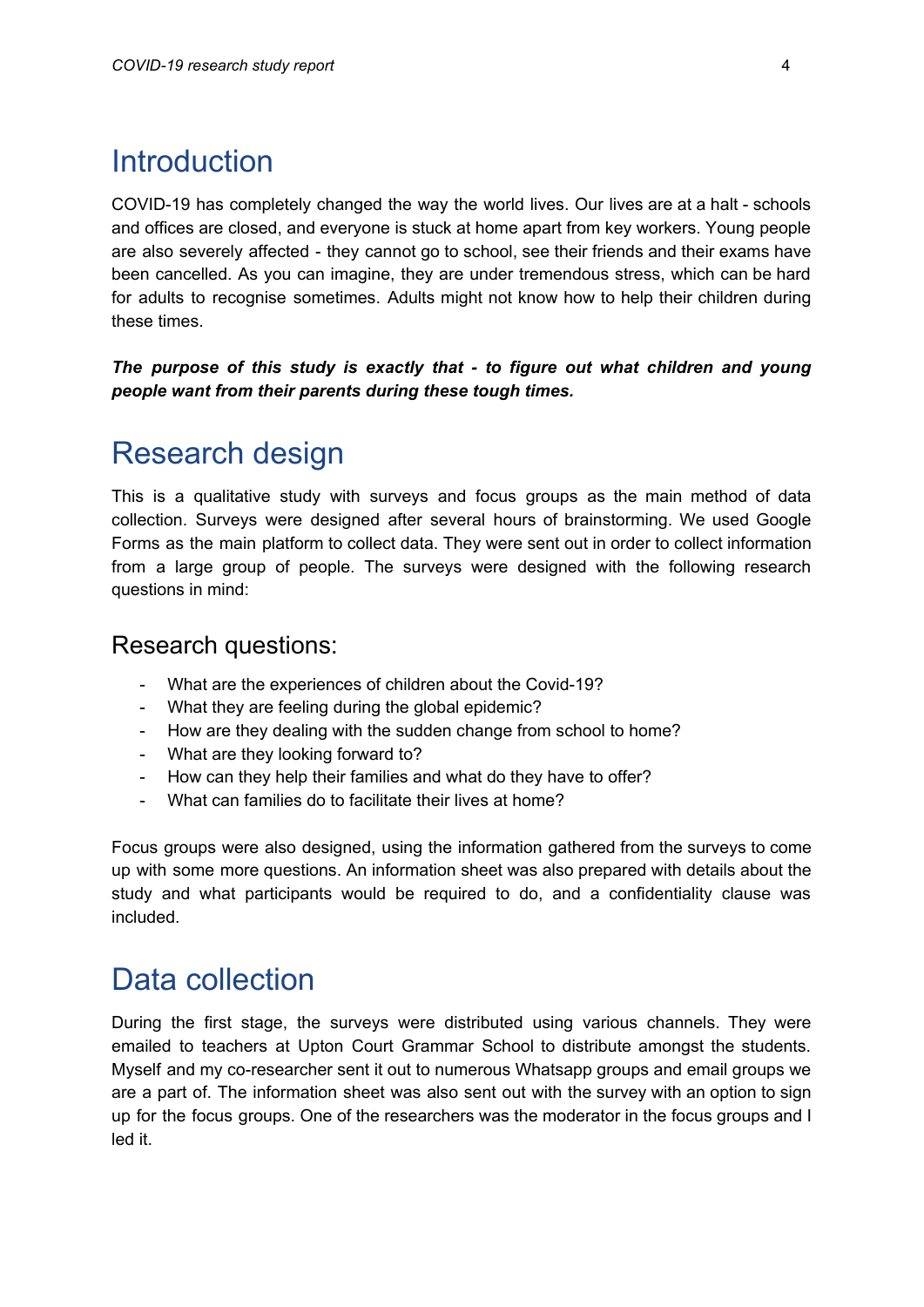We received 20 responses from children and 11 responses from adult surveys. Key points from surveys were chosen to design questions for the focus group for guided discussions. Focus groups resulted in much elaborate and richer data. A platform provided by UCL Moodle, Blackboard Collaborate was used for the focus group and with the permission of all participants, both sessions were recorded. They were then transcribed using voice recognition and all points were formatted. All recordings were saved on a secure UCL server with permission and all quotes were anonymised.



Illustration 1: Infographics from parent and child surveys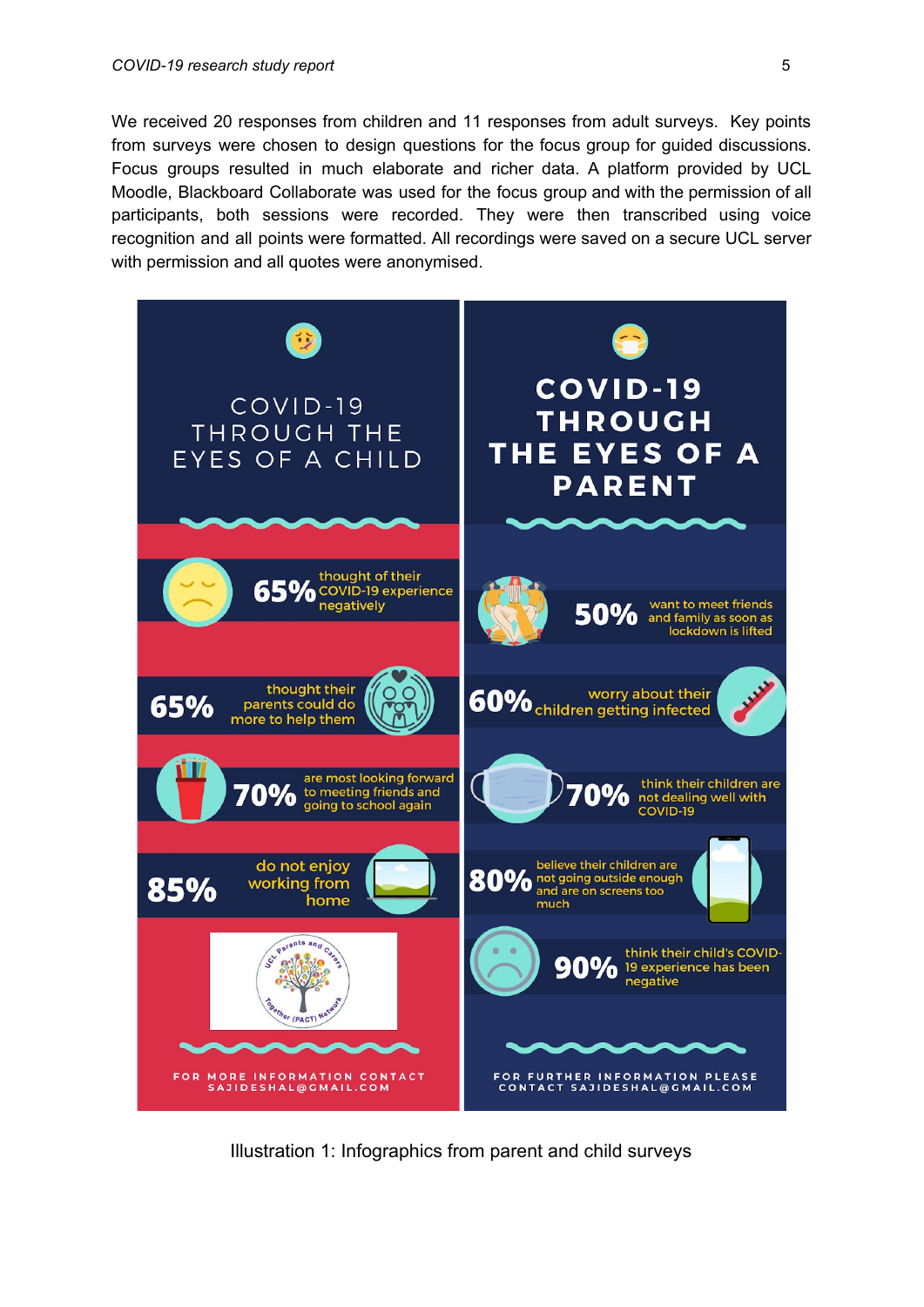## <span id="page-5-0"></span>Data Analysis

### <span id="page-5-1"></span>Focus group participants

Parents focus group:

- 3 Pakistani males aged 30 to 50 (2 living in the UK)
- Pakistani female aged between 30 and 35 (living in the UK)

Childrens focus group:

- 2 British-Indian females aged 14 to 15
- 1 British-Brazilian male aged 15
- 1 British-Indian male aged 15
- All living in UK

### <span id="page-5-2"></span>Survey questions (Parents)

- 1. What is your gender?
- 2. What country do you currently reside in?
- 3. What is your ethnicity?
- 4. What do you think your child's experience of COVID-19 has been so far?
- 5. What are you worrying about the most for your child due to COVID-19?
- 6. How do you think your child feels now that their daily lifestyle has been changed? (such as not being able to go out to eat, with friends, etc)
- 7. How is your child dealing with the sudden change from school learning to home learning?
- 8. As a family what are you most looking forward to after the pandemic calms down?
- 9. How is your child helping the family cope right now?
- 10. What could your child(ren) do differently to better cope with the current situation?

### <span id="page-5-3"></span>Survey questions (Children)

- 1. How old are you?
- 2. What is your gender?
- 3. What country do you reside in?
- 4. What is your ethnicity?
- 5. How has your experience of COVID-19 been so far?
- 6. What are you most worried about due to COVID-19?
- 7. How do you feel now that your daily lifestyle has changed? (such as not being able to go out to eat, with friends, etc)
- 8. How are you dealing with the sudden change from school learning to home learning?
- 9. What are you most looking forward to after the pandemic calms down?
- 10. What are you doing to help your family cope right now?
- 11. What could your parents/carers do differently to help you cope better?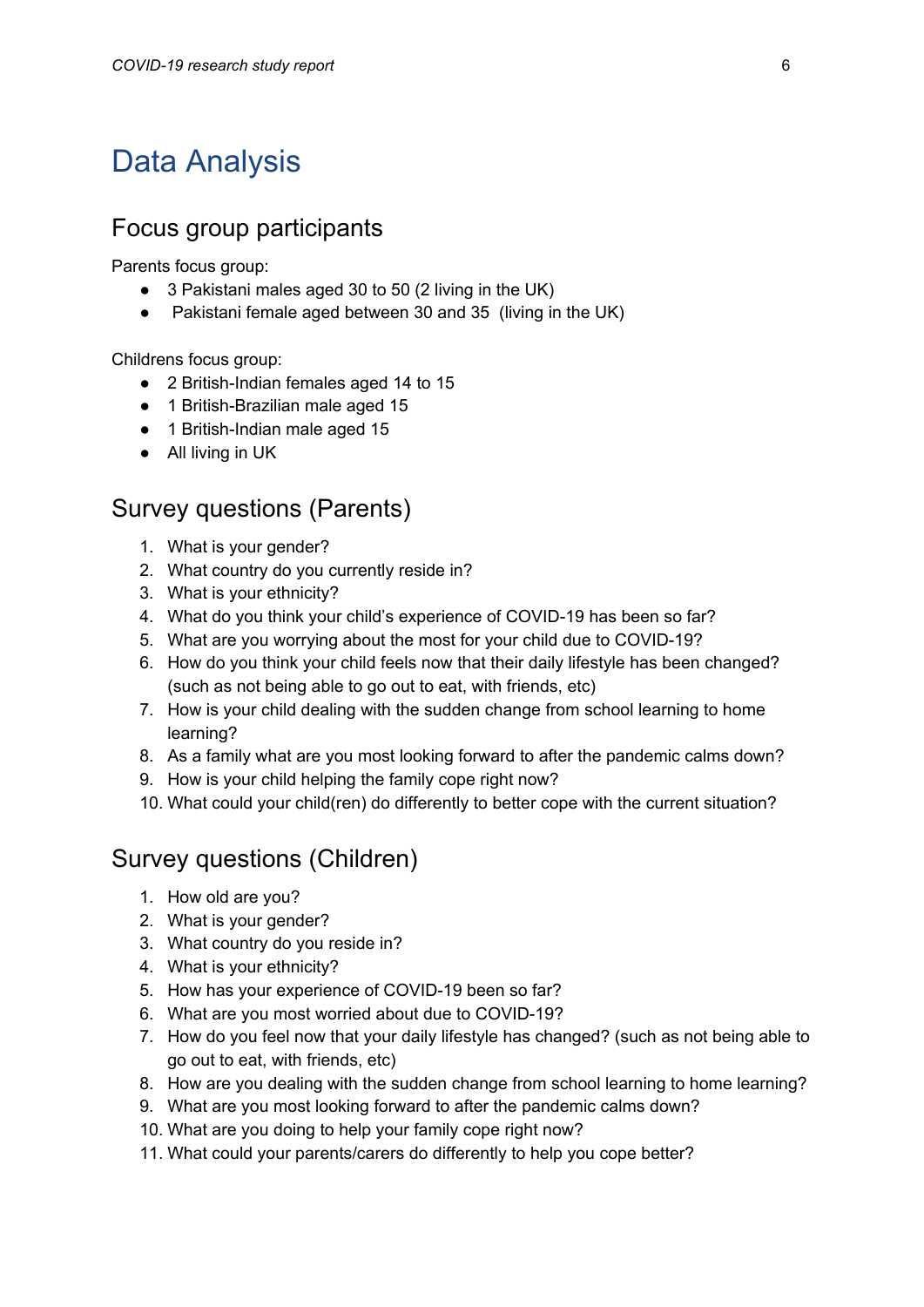### <span id="page-6-0"></span>Themes arising:

Data from focus groups was analysed using Thematic Analysis and themes arising were:

### **Routine**

100% of the young people said a routine was something they absolutely needed, and they wanted to keep it flexible to suit their moods and feelings. For example, if they weren't feeling especially productive one day, they could go for a walk rather than carry on working. In their own words.

*"I need a routine. I'll spiral out of control if I don't have one"*

They stated that sitting down with parents and creating a routine that suits both should be one of the first things you do, as who knows how long self-isolation is going to last? Parents also agreed, but leaned more towards a stricter routine as they believed that without one, children would become out of control and their mental health would worsen.

### <span id="page-6-1"></span>**Screens**

95% of young people said their screen usage has increased a lot during quarantine.

*"Screens have overtaken our lives and are probably the thing many young people would say they couldn't live without".*

Young people are right - you can't avoid the importance of screens in today's day and age. It is inevitable that during lockdown, they will be spending a lot more of their time on screens. They said that parents need to accept that and maybe somehow incorporate it into their daily routine, like a movie night. However, they also said it is hard for them to know where to stop sometimes and that is where parents need to step in.

### <span id="page-6-2"></span>**False news**

20% of young people said their parents believe things about the virus that are not true. Kids are worried about their health anyway, and they said a lot of their parents inadvertently worsen it by forwarding them false information on online texting sites like Whatsapp that they themselves have been sent by someone else. Fact Checking and using reliable sources of information is extremely important so your kids know true from false.

*"It scares me when my parents tell me things they've just heard off Whatsapp about the virus".*

### <span id="page-6-3"></span>**Bonding time**

70% of young people said they want to spend more time with their parents this lockdown. Both kids and parents are saying that this is the best possible time to get closer to each other, parents more than kids.

*"No time like the present!"*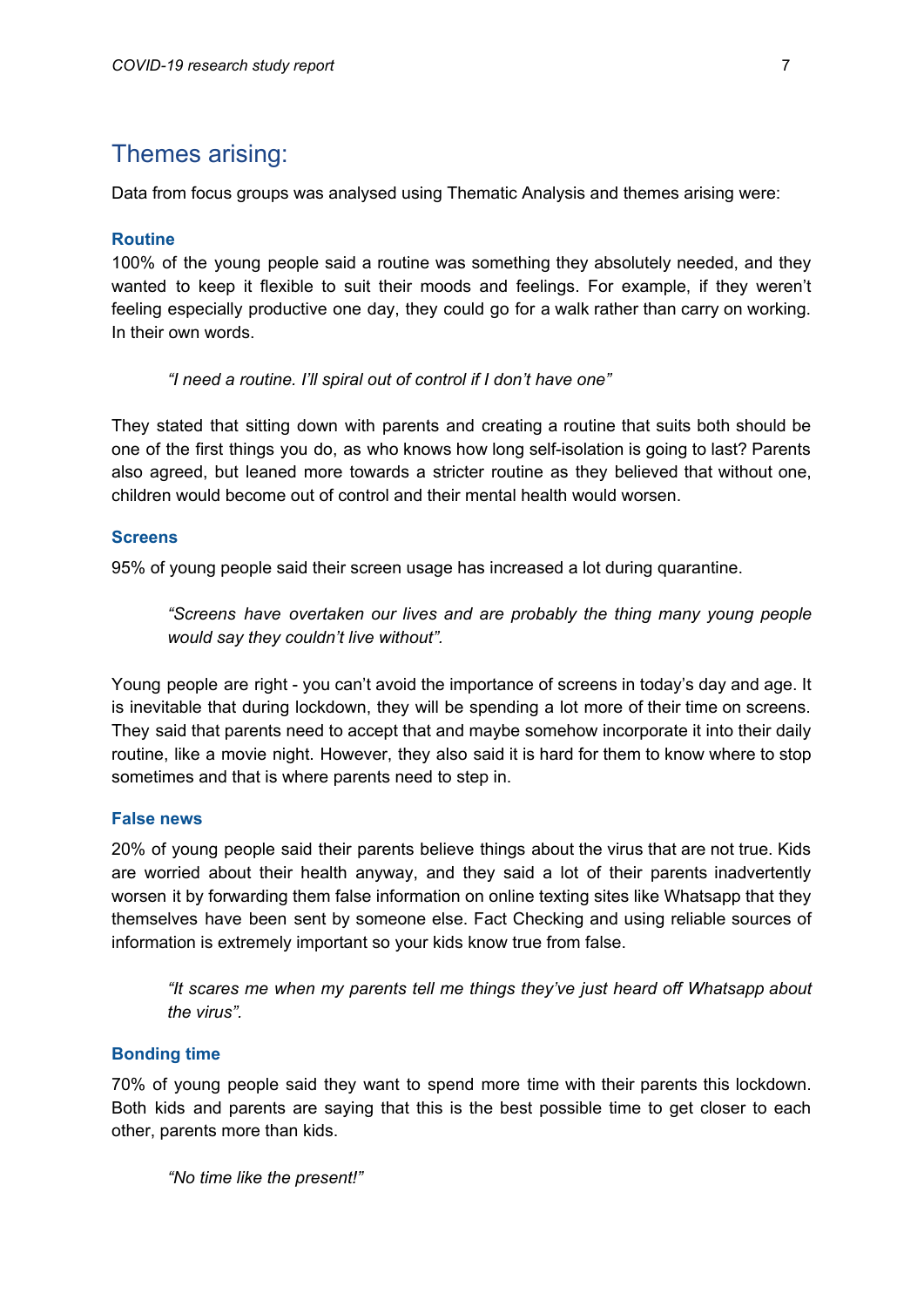This can be hard as they are stuck in the house all day with each other, but that's why it's so important to have your own space and a sense of privacy, so the time you spend together will be all the more important. There are many fun activities to do together, like cooking, workouts, art, movie nights, anything that you can do as a family! Getting close to each other will also improve both your moods during quarantine.

#### <span id="page-7-0"></span>**Exercise**

60% of young people try to incorporate some form of physical exercise into their days. Right now, young people are only allowed to go outside every day once for physical exercise, as dictated by the government. This is tough for some people who are used to being outside a lot, and not that hard for others who are natural hibernators. Going outside can often be a point of contention between parents and children, but the best way to work through this is by talking to each other about the type of physical exercise to do.

*"My parents keep forcing me into the garden but I know it's good for me"*

For example, many young people said they preferred to do at-home workouts, but adults preferred going on walks and runs outside.

#### <span id="page-7-1"></span>**Productivity vs procrastination**

100% of the young people said they wanted their parents to set a routine for them. They stated it was very hard for them to stay focused, and they need parents to check in on them every once in a while.

*"I need parental checks - I wouldn't be able to get any work done otherwise".*

Parents preferred a stricter routine whereas children were asking for a more relaxed and flexible routine. Some young people said it would be helpful for them for their parents to have some ideas for activities they could do, in order to increase productivity. However, many parents thought being on screens and phones was a sign of procrastination, which differed to the views of young people, who thought it was a sign of taking time out for yourself.

#### <span id="page-7-2"></span>**Mental health**

100% of young people thought mental health was the most important thing to focus on during self-isolation. They placed a larger emphasis on mental health than parents - in fact, the discussion was dominated by the topic of mental health as all of the things listed above circled back to it. Parents thought the way to combat bad mental health was having a strict routine and going out for fresh air every day, whereas all young people said taking care of your mental health could also just mean having a day where you did nothing, and just relaxing your mind from everyday stresses.

*"Quarantine has given me a chance to work on my mental health and improve it, as school was too stressful".*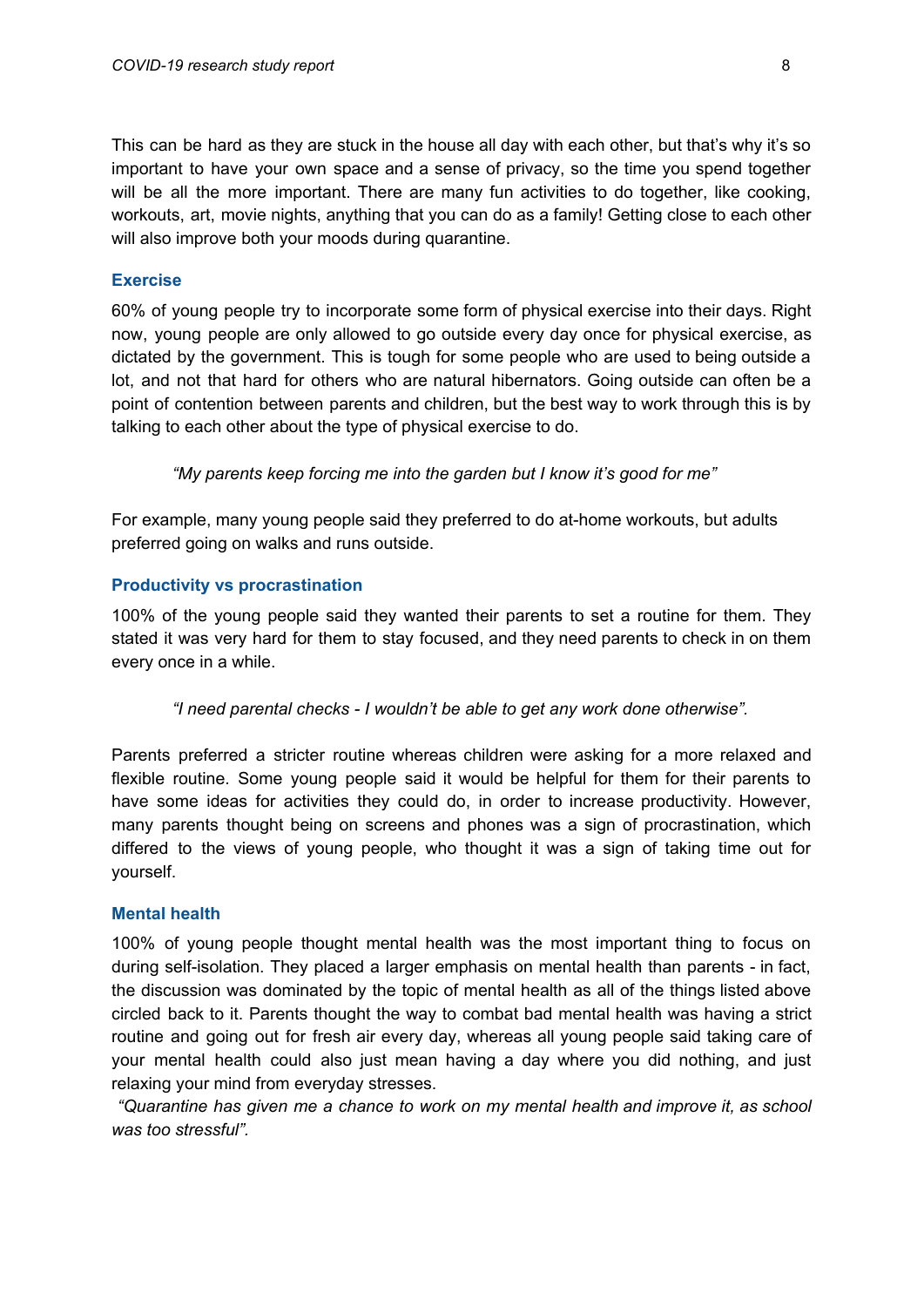# <span id="page-8-0"></span>Key Findings about young people

This study explored the experiences of young people and parents in separate conversations. We found that:

- Young people are extremely worried about their future education and job prospects. COVID-19 means GCSE students are missing out on a lot of content that can't be learnt at home, like science practicals.
- The change from school learning to home learning hasn't been an easy one for them - a classroom environment is a much better place to learn than the comfort of your own home, which made them lazy and unproductive due to all the distractions around them.
- A lot of them are actually looking forward to going back to school and meeting friends again, as they are finding it really hard not seeing their friends every day and not having a sense of routine.
- They're trying their hardest to ease the burden on their parents, as they recognise what a tough time this is, by helping out with chores, trying to bother them less or whatever it may be!
- They think a routine is extremely important for them during this pandemic, and that should include some physical exercise, restrictions on screen time and parents checking in on them once in a while to make sure they stay on track. They also stated they wanted to spend more time with their parents doing fun activities.

# <span id="page-8-1"></span>Key findings about parents

The study also provided an opportunity for parents to voice their concerns for their children and we found that:

- Parents are worried about their children getting sick, as it is in their nature to be protective.
- They are worried their kids are spending too much time on screens, but don't see an alternative solution because the world is in lockdown.
- They are worried about their childrens' mental health, and how all the negative news could affect them.
- They are worried about their childrens' education, as they want their children to go far and succeed in life but they are missing out on a big chunk of their school life.
- They think their children should have a strict routine to follow in order to keep some sense of normalcy in their day